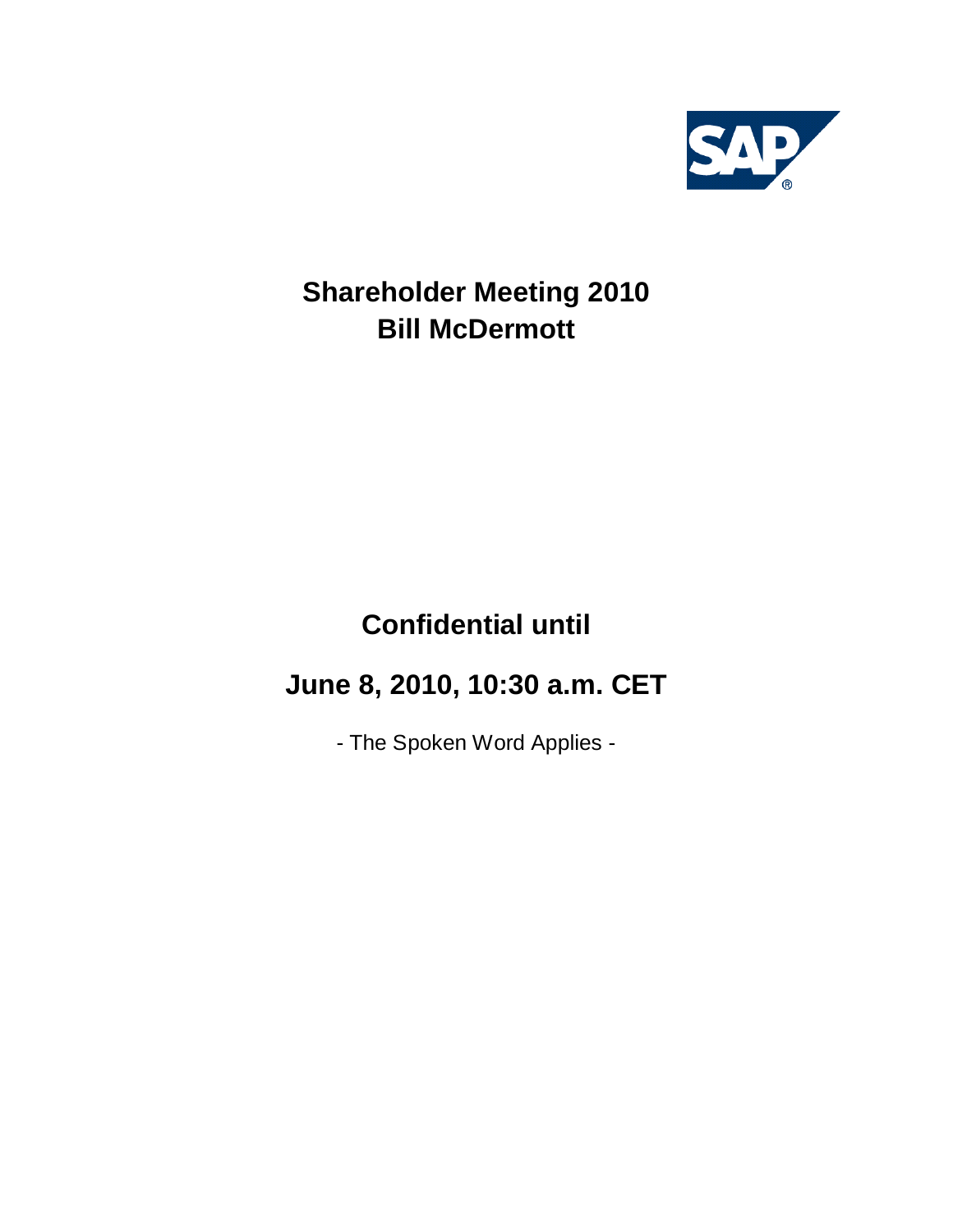## **Shareholder Meeting 2010 Bill McDermott / English Speech**

*Herzlich Willkommen zur SAP-Hauptversammlung 2010! Ich freue mich, heute in Mannheim zu sein; SAP hat hier begonnen. Jim und ich, zusammen mit dem ganzen Vorstand, wollen diese Erfolgsgeschichte weiterschreiben.*

[Translation: Welcome to the SAP Annual Shareholder Meeting 2010. I am very proud to be here in Mannheim, where SAP began. Jim and I, together with the entire Board, are committed to continuing the amazing story of SAP.]

And even though my German ends here, the success of SAP continues on!

#### **[Slide 4: 2009: Year of Change]**

2009 was a challenging year. Companies across the globe had to adjust to a new market reality due to the global financial crisis.

Businesses changed their cost structure to preserve cash. They invested their capital in projects aligned with their strategy with a fast return on investment. And, businesses recognized that they needed to be able to assess real-time information to survive and thrive in a volatile market. These changes in the market accelerated existing trends in the IT industry. In fact, the new market reality made IT even more strategic and moved IT and business closer together.

In order to run better, businesses are integrating their business processes, standardizing on core platforms and lowering their IT costs as a percentage of revenue. This fuels investments for innovation in key areas such as real-time computing, analytics, mobility and sustainability.

From a global market perspective, the world is dynamic. No longer are the G8 countries solely responsible for the growth of the world economy. The emerging markets, such as Brazil, Russia, India and China have arrived. From an industry perspective, we see Financial Services, Public Sector, Telecommunications and Retail as core growth drivers.

From a competitive standpoint, 2009 was a year of change. Our competition intensified with increased consolidation and new companies entering the OnDemand market.

SAP reacted decisively to these market shifts. We focused on customer intimacy and long term customer relationships. SAP released new innovative world-class products such as the SAP Business Suite 7.0. We also delivered SAP Business Objects Explorer which allows customers to access business information at the speed of thought. We segmented and tailored our go-tomarket to our largest customers as well as our customers in Fast Growth Markets. We extended relationships to new buying centers across the C-Suite and line of business executives. We did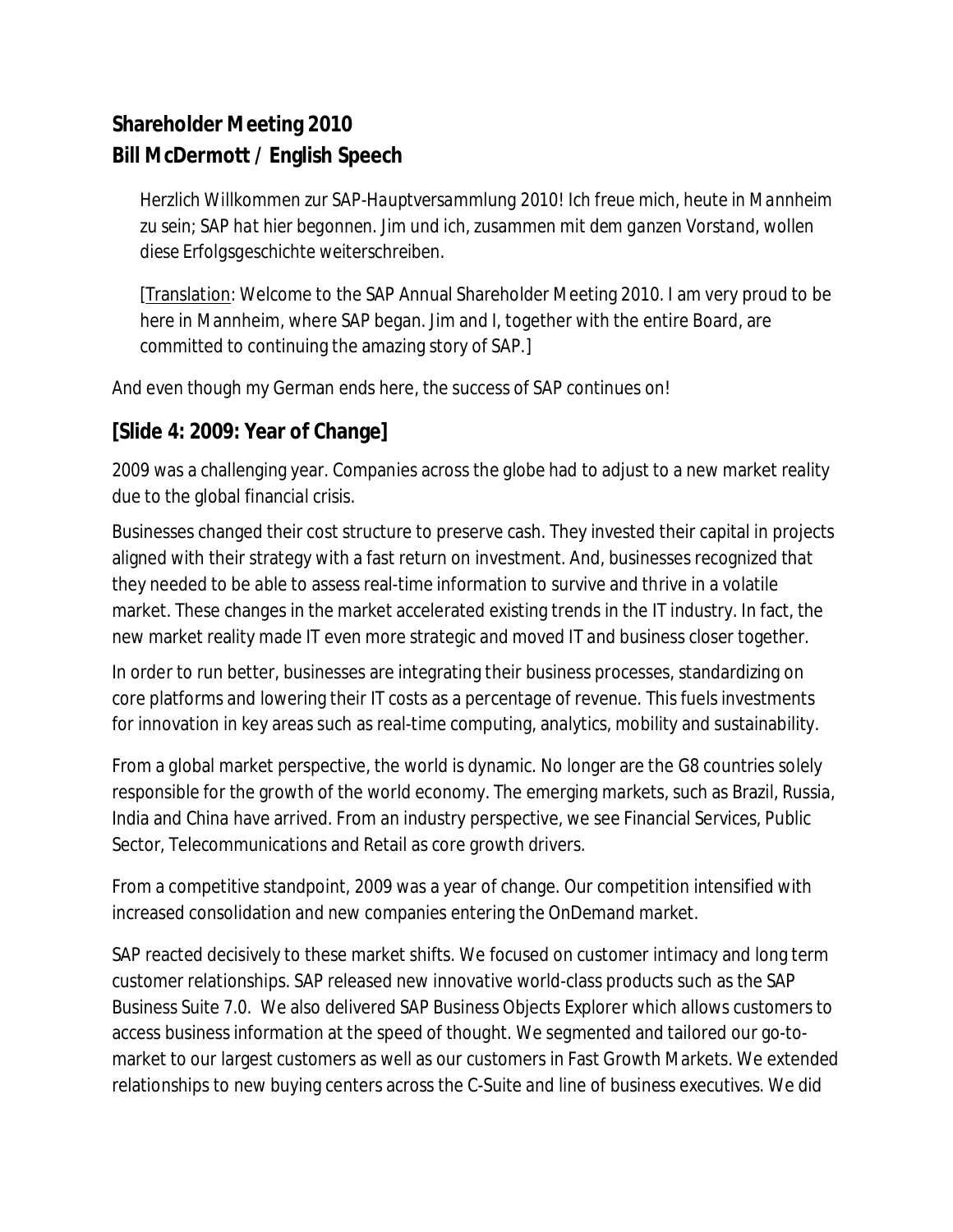all of this by leveraging our entire ecosystem of partners. We also took immediate and decisive actions to address our cost structure.

Now, I will share with you how SAP performed in the challenging 2009 environment. I will then review the first 4 months that Jim and I have been Co-CEOs and our plans for 2010.

#### **[Slide 5: 2009 Financial Overview]**

SAP was also impacted by the financial crisis in 2009. Software license revenues were down 28% to 2.6 Billion Euros. We were able to grow our annually recurring support and subscription revenues in 2009 by 11% and 19% respectively to a total of 5.6 Billion Euros. This allowed us to counterbalance a large part of the software license decline. Software and software-related service revenue in total was down only 5% to 8.2 Billion Euro.

Note that all financial data we will provide today in our remarks are non-IFRS numbers. This means they are adjusted for acquisition related costs and discontinued operations and include adjustments for BusinessObjects Support revenues.

## **[Slide 6: 2009 Focus on Efficiency]**

Our focus on efficiency helped us reduce our costs by  $\epsilon$ 675 million compared to 2008, allowing us to exceed our guidance from early 2009 with an operating margin of 27.6% at constant currencies. Without restructuring charges the operating margin is even 1.8% higher. We kept our focus on cutting costs such as travel and the efficient use of external resources. This focus certainly paid off.

## **[Slide 7: 2009 Our Agility Paid Off]**

The financial crisis impacted our business mainly in the first three quarters of 2009. Thanks to increased efficiency, strong field execution, and increased innovation, we ended the year on a high note. We demonstrated that when we come together as one SAP, one team, we were once again very successful.

In fact, in the fourth quarter, we saw a turnaround of our business, with software license revenue topping EUR 1.1 Billion. Just to put that in perspective, this is nearly twice the software license revenue than our closest competitor generates in their strongest quarter. Software and software-related service revenue was down only 5%, thanks to the strong execution in North and Latin America and Asia Pacific regions. The BRIC countries and the United States led the pack.

We won some outstanding customers in key industries such as: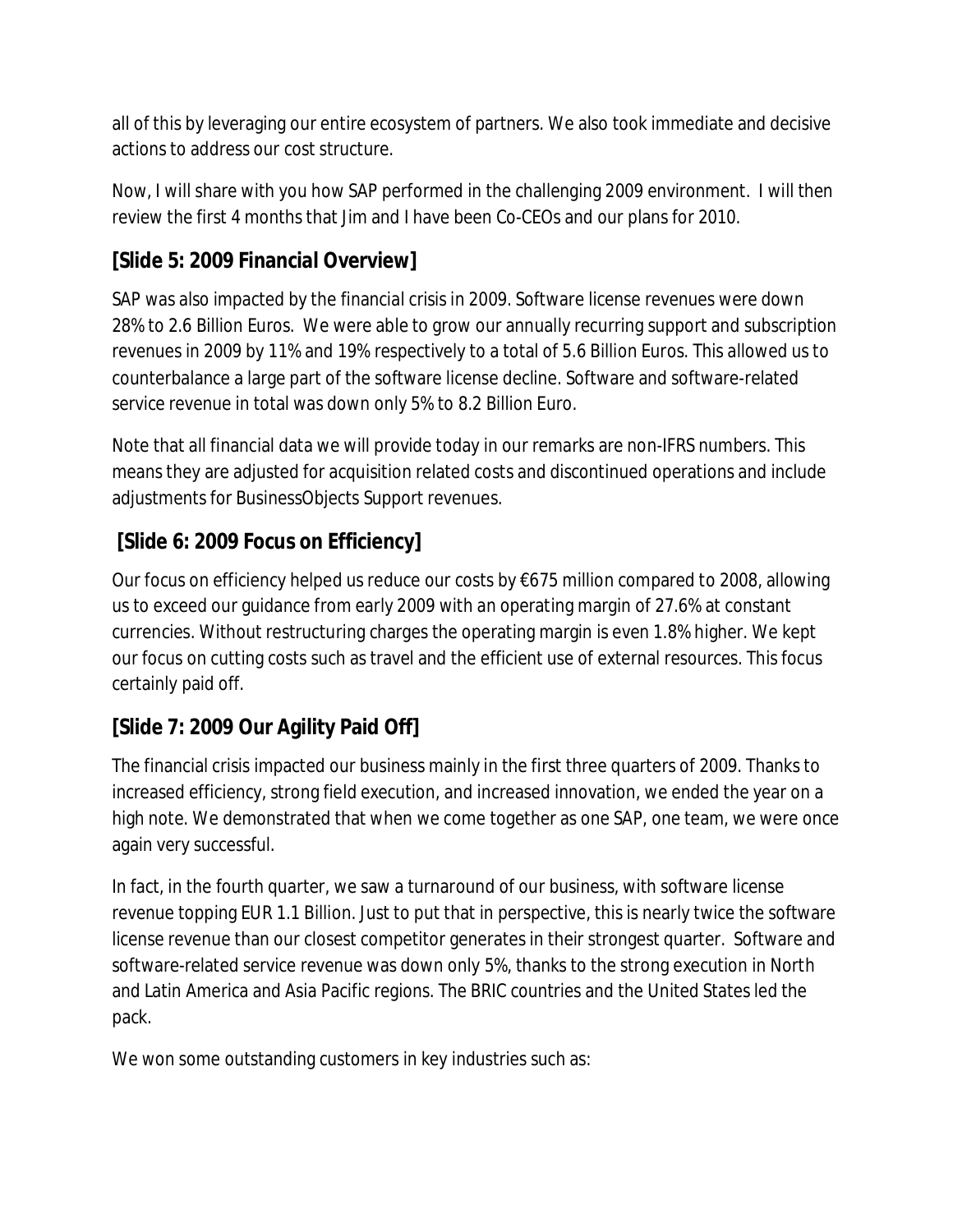- Banking: National Australia Bank Limited (Australia), Deutsche Bank AG (Germany)
- Insurance: Talanx AG (Germany), the third-largest insurance group in Germany
- Public sector: Fairfax County, Virginia (USA)
- Telecommunications: Tata Teleservices Ltd (India), Telefónica S.A. (Iberia), Verizon Services Corp. (USA)

We demonstrated once again that SAP is a trusted advisor to businesses. I would like to share a few customer examples with you:

### **[Slide 8: Customer Proof Points]**

The first customer example is crucial this year as the World Cup kicks off this week in South Africa. I know we are all looking forward to an exciting tournament. And may the best team win!

Adidas, a long-time SAP customer, looked to us to help improve its global supply chain. They are using our SAP Apparel and Footwear application to increase efficiency, improve supply chain performance, and ensure industry best practices across the organization. Now they can meet the demands that the World Cup will put on their supply chain.

Another topic close at hand this year is relief assistance, particularly in light of terrible natural disasters, such as the earthquakes in Haiti, China, and Chile. Direct Relief International works to provide medical assistance to improve the quality of life for people affected by poverty, disaster, and civil unrest. The number of donations they receive skyrocketed after the tsunami in the Indian Ocean in December 2004. They looked to SAP to help them improve their IT infrastructure to cope with the increased demand. By leveraging SAP Customer Relationship Management, they have streamlined their financial, compliance, and warehouse management systems, allowing them to save more lives around the globe.

**[Porsche Video]** A third example of a company using SAP software to improve their business is Porsche. Let's watch how this looks on the assembly line for the Porsche Panamera…

## **[Slide 9: Strong Stock Performance]**

2009 was a successful year, also reflected in our share price as our stock significantly outperformed all of the international benchmark indices. The SAP stock increased 30.7% over the course of the year, while the DAX 30 and EURO STOXX 50 benchmark indexes rose only 23.8% and 21.1%, respectively. I am sure you are pleased with this good news.

On a related note, I would like to touch upon our share buyback program. In 2009, we did not buy back any shares for treasury. Instead, we used our excess cash for a number of purposes,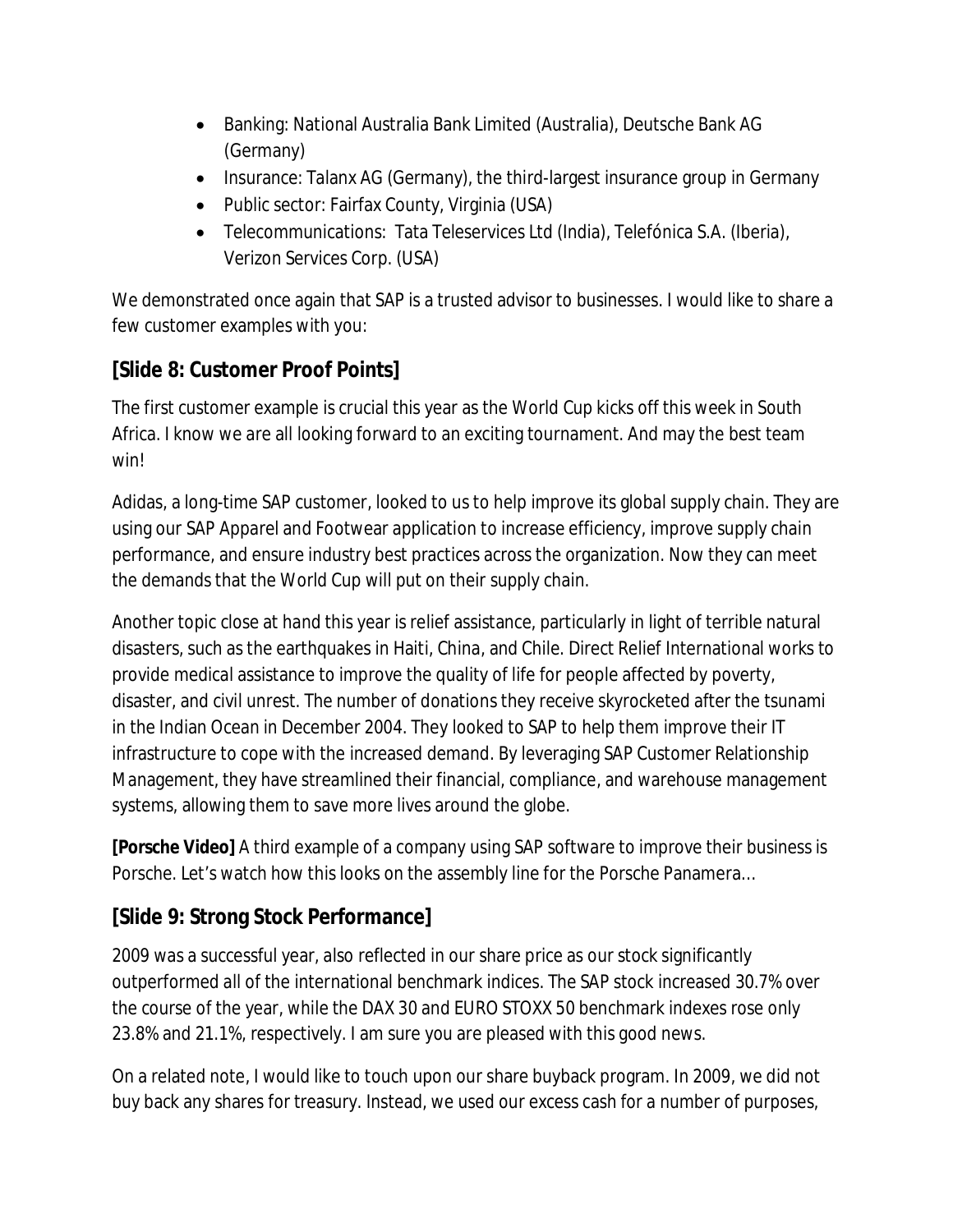mainly for repayment of the loan we took to acquire Business Objects, and for the dividend payment for Fiscal 2008.

For fiscal 2009, we recommend a dividend on the same level as the previous year, at  $\epsilon$ 0.50 per share – you will be asked to vote on this later on in the shareholder meeting.

#### **[Slide 10: The New SAP: Focus on the Customer]**

While 2009 was a year of transition, 2010 is the year of returning to growth. Jim and I have been Co-CEOs for four months and I know you are very interested in hearing from both of us on what we have accomplished over this time and what we are planning for the future.

Jim and I immediately set clear priorities for the entire business that we will believe will benefit all our stakeholders:

- Communicate a clear growth strategy for our business
- $\bullet$  Deliver strong quarterly growth starting with Q1
- Accelerate the speed of our innovation
- Focus on our employees and ecosystem

Between Jim and me, we divided our roles very clearly. We are benefiting from each other's strengths and recognize that our complementary skills are greater than the sum of the parts. In this spirit, I will talk about our market strategy as well as give you a short summary of Q1 and an outlook for 2010. Jim will then describe our product strategy and our increased focus on employee engagement.

Our strategy is based on a very strong foundation. We have 97,000 customers in 25 distinctly different industries. Our experience exceeds 35 years in the industry and we now touch 60% of the world's transactions.

This heritage differentiates us in the marketplace. SAP plays an important role in the global economy. We believe by making one customer at a time a best-run business; we can make the world run better. This is our vision.

We can reach this vision by focusing on being the world's best business application software company regardless if the software is delivered and consumed OnPremise, OnDemand or OnDevice. And we can ensure the orchestration between these layers so that they are consistent.

By expanding our focus on OnDemand and OnDevice, we can double our addressable market and this will ultimately benefit you, our shareholders.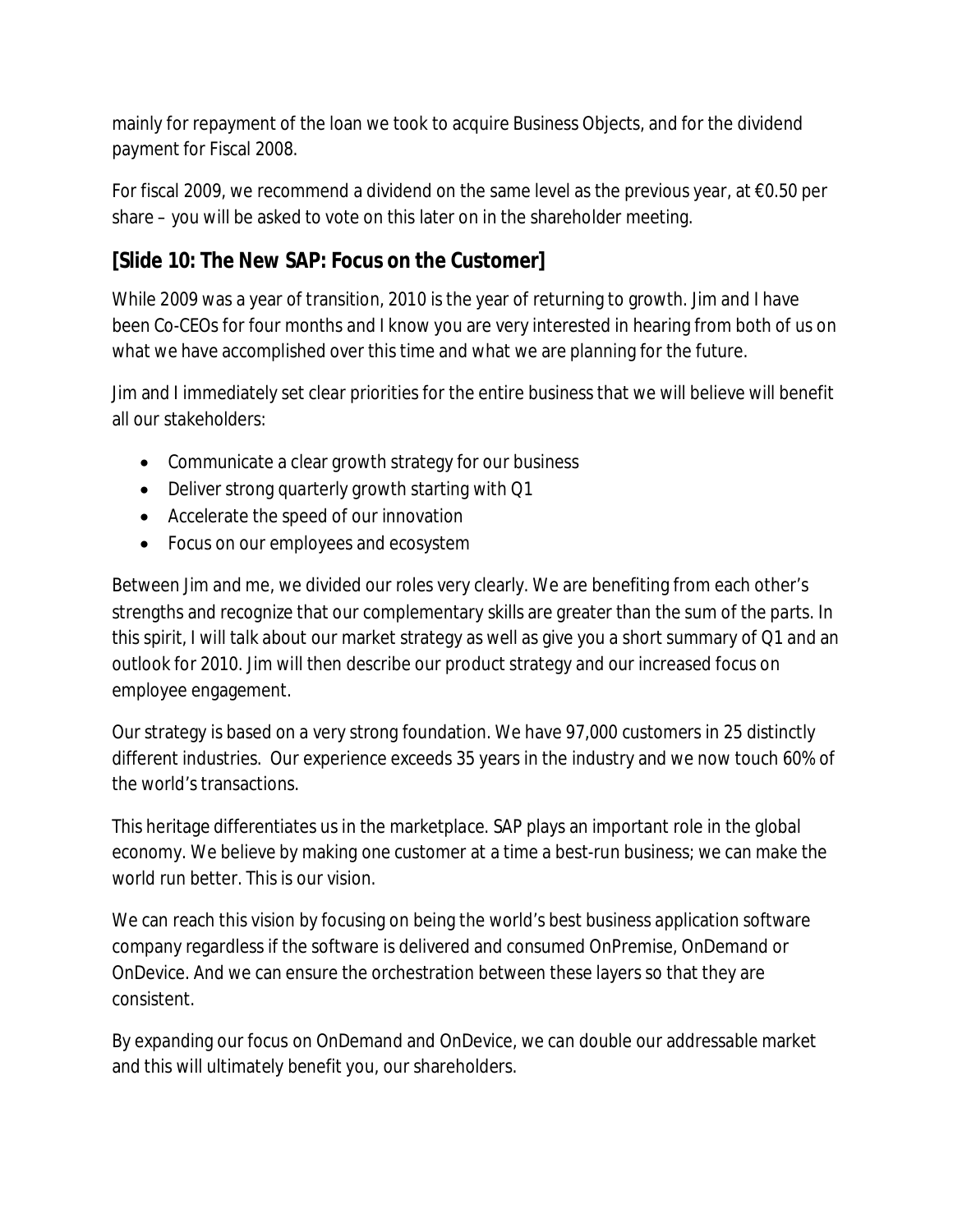Our mission remains to make every customer a best-run business. This starts by understanding our customers' value lifecycle. We first need to understand our customer's business strategy, their pain points, and their goals whatever the size of their company, whatever the industry. Then we build a SAP roadmap with milestones that ties their business strategy to business outcomes.

Most importantly, we believe in customer choice. We don't believe in vendor lock in, we believe in a vibrant ecosystem as a force multiplier for driving customer success. We are also providing more choice beyond our standard license agreements to allow customers to consume software at their own speed. We are now offering Flexible Licensing Agreements, or FLAs. For large multinationals, we offer Global Enterprise Agreements, or GEAs. Both of these additional licensing types help us build stronger long-term customer partnerships.

In the context of choice, let me address a topic that I know you are all interested in learning more about: SAP Enterprise Support. With SAP Enterprise Support, we help customers optimize the operation of their entire SAP landscape including life-cycle management, quality checks, and continuous improvement. We are absolutely convinced that it provides the best value for our customers, but we recognized that customers wanted choice. We have re-introduced choice, and now the situation has largely changed in Germany as well as globally. In fact, 82% of our customers have chosen SAP Enterprise Support over SAP Standard Support. This is great news for our business, our customers and our shareholders. As a final note, on the situation in Germany, I would like to welcome back Michael Kleinemeier to SAP.

Our go-to-market strategy will continue to be tailored to serve our customer needs from the very large to the very small. For larger customers we focus on value delivery through our direct sales channel and services business. We are increasing our sales coverage in markets where we see growth such as for line of business and analytics solutions, as well as fast growth markets like Brazil and China, and financial services and retail. We also continue to invest in our volume business by strengthening our Inside Sales organization, indirect and web channels across all segments. We have also created dedicated focus on SAP BusinessByDesign and OnDemand in our go-to-market model as we ramp-up these new businesses.

#### **[Slide 11: Q1 2010: Return to Growth]**

A strategy is only as good as the execution. Jim and I - as well as the Executive Board - see it is as essential to deliver quarterly growth to our shareholders on a year-on-year basis. I am happy to report that we returned to double-digit growth in Q1. Software and software-related service revenue increased 11% to  $\epsilon$ 1.95 billion, with non-IFRS software revenue up 11% to  $\epsilon$ 464 million. At constant currencies these growth rates were 10% and 7%, respectively. This was driven by an increase in software revenue across all regions and a very strong support business.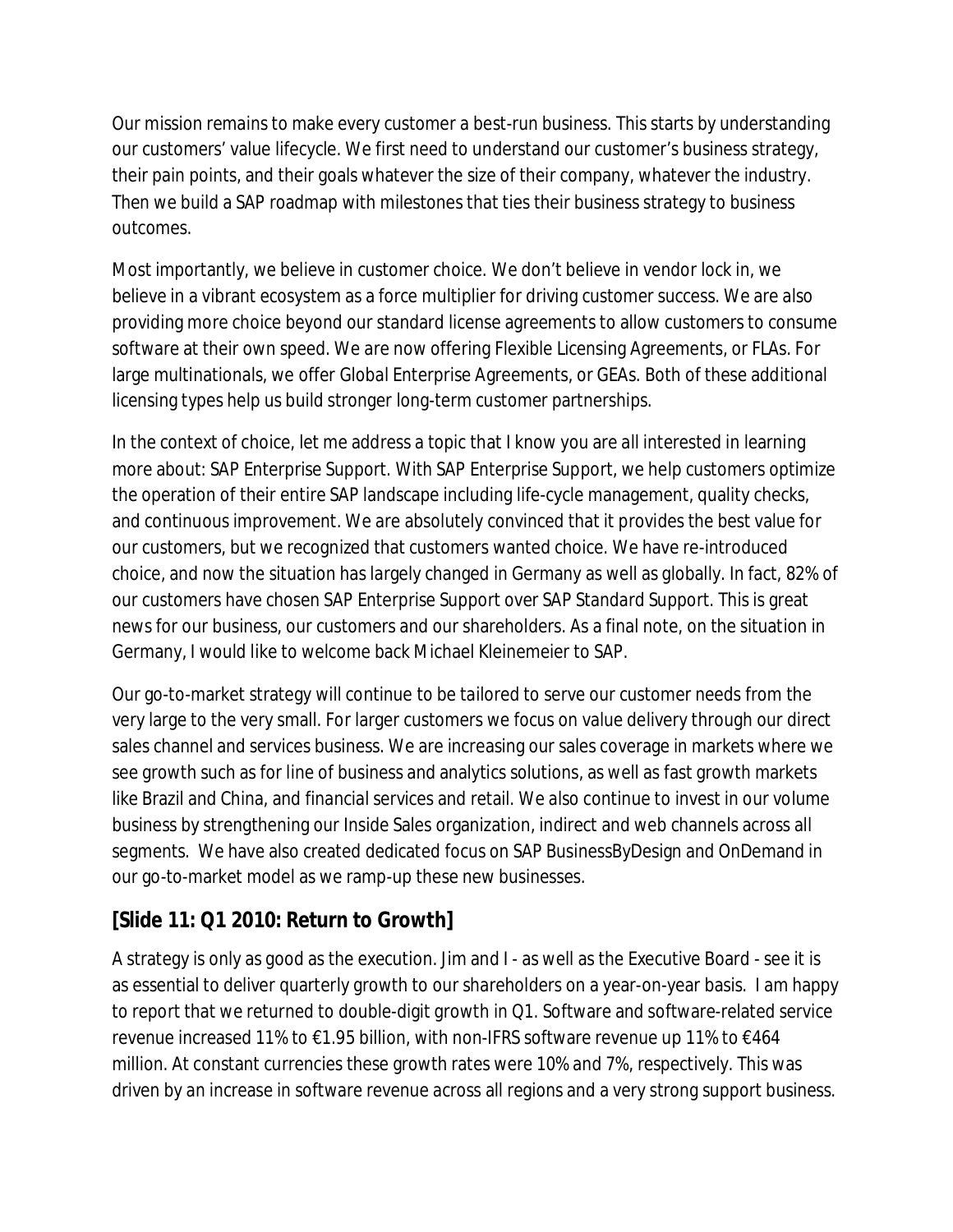In fact, support revenue increased sequentially by more than 2%, which demonstrates that we are well on track with the retention and adoption of Enterprise Support within our customer base and for new customers. We also reported double-digit growth in our small and midsized enterprise business, in SAP BusinessObjects and in our focus industries such as financial services, up 17%, and retail, up 31%. In the BRIC countries we even doubled our business, and we saw a reemergence in the U.S.

Another positive sign is that volume has stabilized with strong deal volume across direct and indirect channels and a healthy mix of small to large transactions. We also saw a return to some large transformational deals – deals over  $\epsilon$ 5 million accounted for 27% of order entry compared to 12% in last year's first quarter and average deal size was up 36% year-over-year.

This strong top-line performance coupled with reduction in costs resulted in further margin expansion. Non-IFRS operating margin increased 8.0 percentage points to 24.4% year-overyear. 6.6 percentage points of this margin expansion are related to restructuring expenses incurred in last year´s first quarter results.

Important financial highlights also include share buyback and our placement of a Eurobond. In the first quarter, we bought back 3.5 million shares for a total of approximate €120 million. For the full year, we continue to expect to buy back shares in an amount of at least €250 million. We placed a Eurobond with a two-tranche structure consisting of a €500 million four-year tranche and a €500 million seven-year tranche. The transaction was heavily oversubscribed and generated strong international demand.

#### **[Slide 12: Business Outlook 2010]**

We are looking forward to a strong 2010. We believe that our return to growth in Q1 is the beginning of a new SAP. We have strong momentum in key markets and industries and are uniquely positioned to help our customers transform and grow. We will continue to invest and fund our fastest growing business such as our SAP BusinessObjects business and in the emerging markets. We are also excited for the launch of SAP BusinessByDesign and our OnDemand portfolio.

We have set a clear strategy for SAP and we will take bold moves to accelerate our strategy. In this context, I like to comment on our intent to acquire Californian-based Sybase. This acquisition is about accelerating growth for both businesses. This transaction is fully aligned with our strategic objective to significantly expand our addressable market; opening up new opportunities in mobility, in memory computing and analytics. It is also a sound financial move, as both companies are growing, and have high margins, and strong, free cash flow.